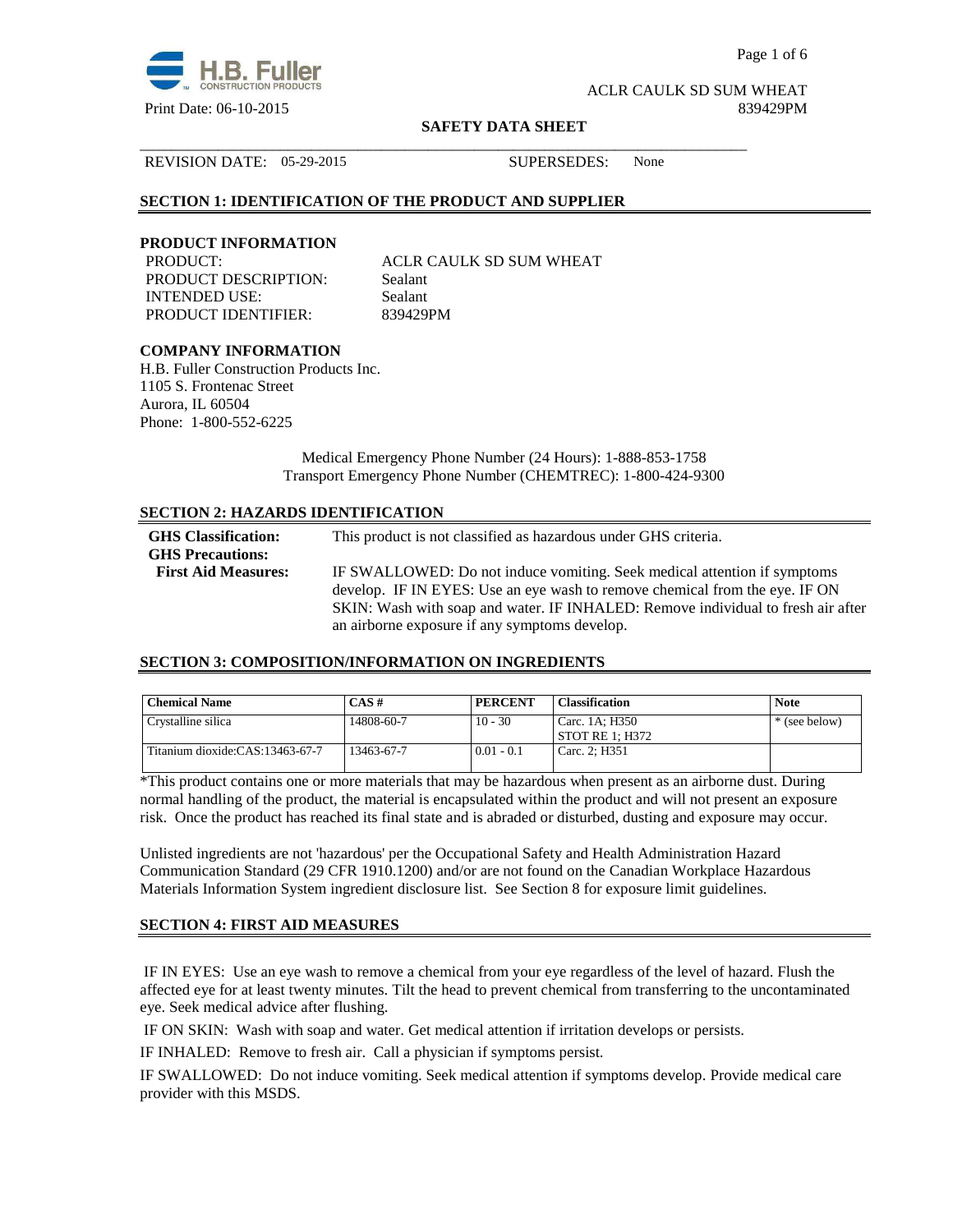

#### ACLR CAULK SD SUM WHEAT Print Date: 06-10-2015 839429PM

**SAFETY DATA SHEET**

\_\_\_\_\_\_\_\_\_\_\_\_\_\_\_\_\_\_\_\_\_\_\_\_\_\_\_\_\_\_\_\_\_\_\_\_\_\_\_\_\_\_\_\_\_\_\_\_\_\_\_\_\_\_\_\_\_\_\_\_\_\_\_\_\_\_\_\_\_\_\_\_\_\_\_\_\_\_

#### **SECTION 5: FIRE FIGHTING MEASURES**

| EXTINGUISHING MEDIA:                          | Use water spray, foam, dry chemical or carbon dioxide.          |
|-----------------------------------------------|-----------------------------------------------------------------|
| UNUSUAL FIRE AND EXPLOSION HAZARDS:           | There is a possibility of pressure buildup in closed containers |
|                                               | when heated. Water spray may be used to cool the containers.    |
| SPECIAL FIRE FIGHTING INSTRUCTIONS:           | Persons exposed to products of combustion should wear self-     |
|                                               | contained breathing apparatus and full protective equipment.    |
| <b>HAZARDOUS COMBUSTION PRODUCTS:</b>         | Carbon dioxide, Carbon monoxide                                 |
| <b>SECTION 6: ACCIDENTAL RELEASE MEASURES</b> |                                                                 |

| <b>SPECIAL PROTECTION:</b>   | No adverse health effects expected from the clean-up of spilled material. |
|------------------------------|---------------------------------------------------------------------------|
|                              | Follow personal protective equipment recommendations found in             |
|                              | Section 8 of this MSDS.                                                   |
| <b>METHODS FOR CLEAN-UP:</b> | Avoid creating dusts. Cover material with absorbent and moisten and       |
|                              | collect for disposal.                                                     |
|                              | Dike if necessary, contain spill with inert absorbent and transfer to     |
|                              | containers for disposal. Keep spilled product out of sewers, watersheds,  |
|                              | or water systems.                                                         |

Transport Emergency Phone Number (CHEMTREC): 1-800-424-9300

# **SECTION 7: HANDLING AND STORAGE**

Handling: No special handling instructions due to toxicity. Avoid breathing material.

Storage: Store in a cool, dry place.Protect from freezing Consult the Technical Data Sheet for specific storage instructions.

# **SECTION 8: EXPOSURE CONTROLS/PERSONAL PROTECTION**

# **EXPOSURE LIMITS:**

| <b>Chemical Name</b> | <b>Note</b>        | <b>ACGIH EXPOSURE LIMITS</b>            | <b>OSHA PEL</b>                                                                                                                                    |
|----------------------|--------------------|-----------------------------------------|----------------------------------------------------------------------------------------------------------------------------------------------------|
| Calcium carbonate    | $*$ (see<br>below) | No data available.                      | 15 mg/m3 TWA (total dust); 5 mg/m3 TWA<br>(respirable fraction)                                                                                    |
| Crystalline silica   | $*$ (see<br>below) | $0.025$ mg/m3 TWA (respirable fraction) | $((250)/(%SiO2 + 5)$ mppcf TWA<br>(respirable)); $((10)/(%SiO2 + 2)$ mg/m3<br>TWA (respirable)); $((30)/(%SiO2 + 2))$<br>$mg/m3$ TWA (total dust)) |

\*This product contains one or more materials that may be hazardous when present as an airborne dust. During normal handling of the product, the material is encapsulated within the product and will not present an exposure risk. Once the product has reached its final state and is abraded or disturbed, dusting and exposure may occur.

## **ENGINEERING CONTROL METHODS:**

| <b>VENTILATION:</b>     | Use local exhaust ventilation or other engineering controls to     |  |
|-------------------------|--------------------------------------------------------------------|--|
|                         | minimize exposures.                                                |  |
| <b>EYE PROTECTION:</b>  | Wear safety glasses when handling this product.                    |  |
| <b>SKIN PROTECTION:</b> | Not normally required. Wear chemically resistant gloves to prevent |  |
|                         | prolonged or repeated contact.                                     |  |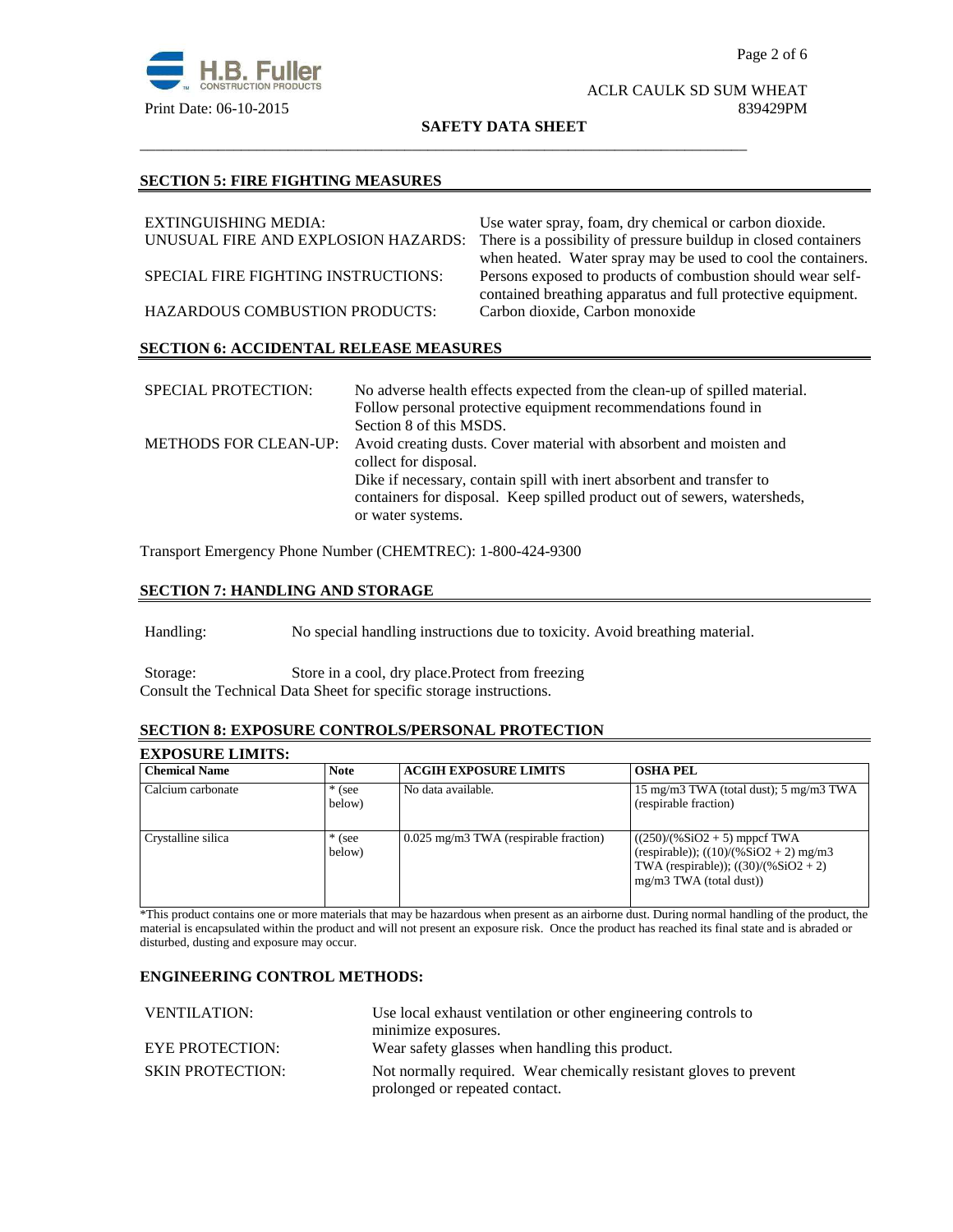Page 3 of 6



ACLR CAULK SD SUM WHEAT Print Date: 06-10-2015 839429PM

## **SAFETY DATA SHEET**

| GLOVES:                        | Not normally required. Use nitrile gloves if conditions warrant.                                                                                                                                                                                                                                                                                                                                   |
|--------------------------------|----------------------------------------------------------------------------------------------------------------------------------------------------------------------------------------------------------------------------------------------------------------------------------------------------------------------------------------------------------------------------------------------------|
| <b>RESPIRATORY PROTECTION:</b> | Respiratory protection may be required to avoid overexposure when<br>handling this product. Use a respirator if general room ventilation is<br>not available or sufficient to eliminate symptoms. NIOSH approved<br>air purifying respirator with dust/mist filter.<br>Respirators should be selected by and used following requirements<br>found in OSHA's respirator standard (29 CFR 1910.134). |

## **SECTION 9: PHYSICAL AND CHEMICAL PROPERTIES**

| PHYSICAL STATE:                                | Semi-solid                   |
|------------------------------------------------|------------------------------|
| COLOR:                                         | Dark Brown                   |
| ODOR:                                          | Neutral                      |
| <b>ODOR THRESHOLD:</b>                         | Not established              |
| pH:                                            | 7.4                          |
| FREEZING/MELTING POINT (deg. C):               | Not established              |
| BOILING POINT (deg. C):                        | Not established              |
| <b>FLASH POINT:</b>                            | Non flammable                |
| EVAPORATION RATE:                              | Not established              |
| FLAMMABILITY:                                  | Not a flammable solid or gas |
| UPPER EXPLOSIVE LIMIT (% in air):              | Not established              |
| LOWER EXPLOSIVE LIMIT (% in air):              | Not established              |
| VAPOR PRESSURE (mm Hg):                        | Not established              |
| <b>VAPOR DENSITY:</b>                          | Not established              |
| WEIGHT PER GALLON (lbs.):                      | 13.25                        |
| <b>SPECIFIC GRAVITY:</b>                       | 1.590                        |
| <b>SOLUBILITY:</b>                             | Not established              |
| <b>OCTANOL/WATER COEFFICIENT:</b>              | Not established              |
| <b>AUTOIGNITION TEMPERATURE:</b>               | Not established              |
| DECOMPOSITION TEMPERATURE:                     | Not established              |
| VISCOSITY:                                     | No data available.           |
| SOLIDS (% by weight):                          | 81.2                         |
| VOC, weight percent                            | 0.60                         |
| VOC, U.S. EPA Method 24, less water and exempt | 12g/liter of material        |
| solvents (theoretically determined)            |                              |

## **SECTION 10: STABILITY AND REACTIVITY**

| STABILITY:                                                        | Stable under normal conditions. |
|-------------------------------------------------------------------|---------------------------------|
| CHEMICAL INCOMPATIBILITY:                                         | Not established                 |
| HAZARDOUS POLYMERIZATION:                                         | Will not occur.                 |
| HAZARDOUS DECOMPOSITION PRODUCTS: Carbon monoxide, carbon dioxide |                                 |

## **SECTION 11: TOXICOLOGICAL INFORMATION**

| <b>Component Toxicity / Toxicology Data:</b> |                           |  |
|----------------------------------------------|---------------------------|--|
| <b>COMPONENT NAME</b>                        | <b>LD50/LC50</b>          |  |
| Calcium carbonate                            | ORAL LD50 RAT 6,450 MG/KG |  |
| Crystalline silica                           | ORAL LD50 RAT 500 MG/KG   |  |
| Water                                        | ORAL LD50 RAT > 90 ML/KG  |  |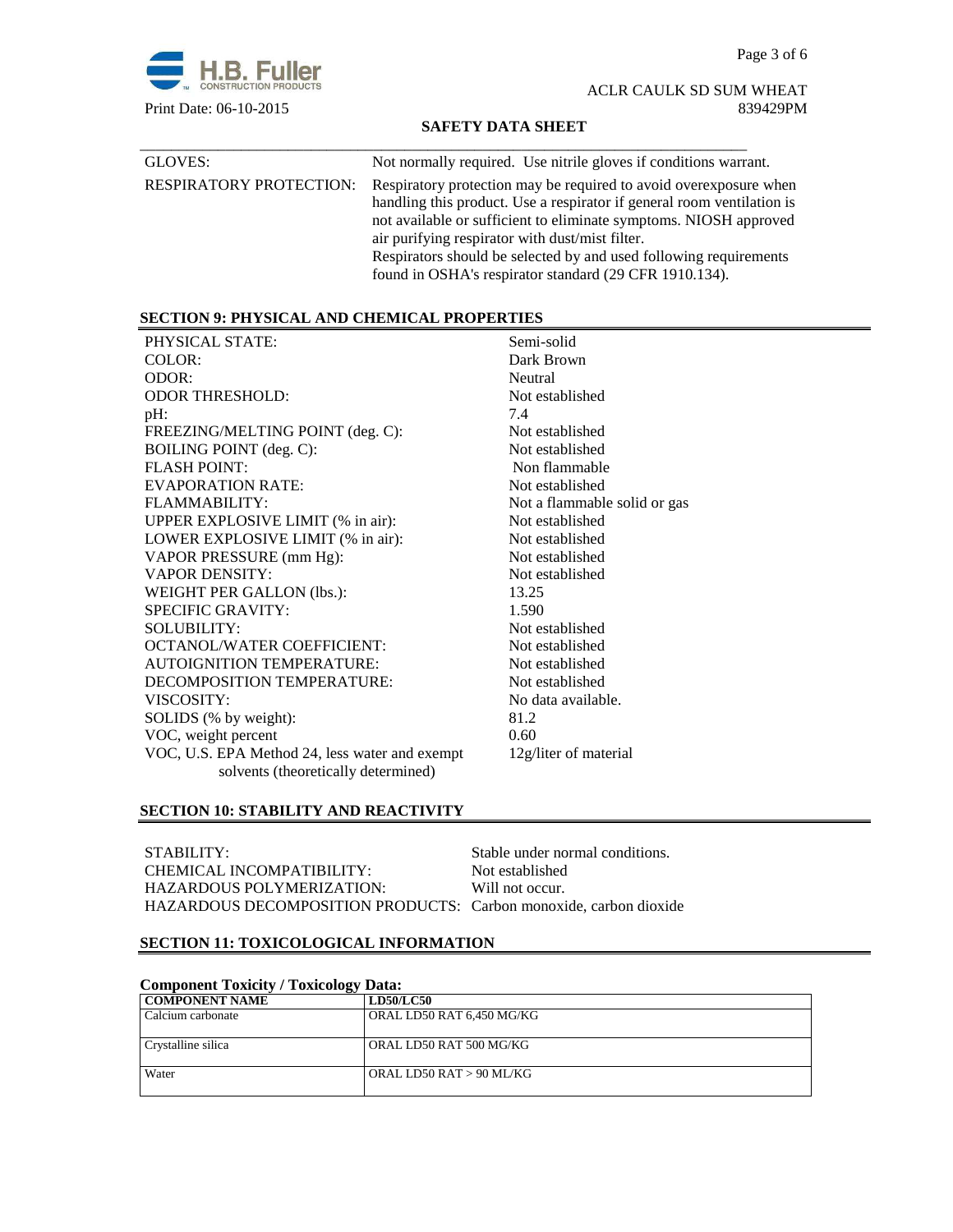

## ACLR CAULK SD SUM WHEAT Print Date: 06-10-2015 839429PM

## **SAFETY DATA SHEET**

## **This product is a mixture. Unless noted, the information below is based on components.**

\_\_\_\_\_\_\_\_\_\_\_\_\_\_\_\_\_\_\_\_\_\_\_\_\_\_\_\_\_\_\_\_\_\_\_\_\_\_\_\_\_\_\_\_\_\_\_\_\_\_\_\_\_\_\_\_\_\_\_\_\_\_\_\_\_\_\_\_\_\_\_\_\_\_\_\_\_\_

Skin corrosion / irritation: Can cause minor skin irritation, defatting, and dermatitis.

Serious eye damage / irritation :Can cause minor irritation, tearing and reddening.

Respiratory / skin sensitization: No data available.

Germ cell mutagenicity: No data available.

Carcinogenicity: Contains a material that may cause cancer.

Reproductive toxicity: No data available.

Specific target organ toxicity-single exposure:No data available.

Respiratory irritation / Narcotic effects: No data available.

Specific target organ toxicity-repeated exposure:No data available.

Target organs potentially affected by exposure: Lungs

Aspiration hazard: No data available.

Medical Conditions Aggravated by Exposure: Lung disease

# **SECTION 12: ECOLOGICAL INFORMATION**

OVERVIEW: No ecological information available for this product. MOBILITY: No data available. PERSISTENCE: No data available. BIOACCUMULATION: No data available.

**This product has not been tested for ecological effects. Relevant information for components is listed below:** 

| Component:         | <b>Ecotoxicity values:</b>       |
|--------------------|----------------------------------|
| No data available. | <b>Acute Toxicity (Fish):</b>    |
|                    | <b>Acute Toxicity (Daphnia):</b> |
|                    | <b>Acute Toxicity (Algae):</b>   |

## **SECTION 13: DISPOSAL CONSIDERATIONS**

To the best of our knowledge, this product does not meet the definition of hazardous waste under the U.S. EPA Hazardous Waste Regulations 40 CFR 261. Solidify and dispose of in an approved landfill. Consult state, local or provincial authorities for more restrictive requirements.

## **SECTION 14: TRANSPORT INFORMATION**

Consult Bill of Lading for transportation information.

| US DOT: | <b>NOT REGULATED</b> |
|---------|----------------------|
| IATA:   | <b>NOT REGULATED</b> |

## **SECTION 15: REGULATORY INFORMATION**

# **INVENTORY STATUS**

| U.S. EPA TSCA:     | This product is in compliance with the Toxic Substances Control Act's |  |
|--------------------|-----------------------------------------------------------------------|--|
|                    | Inventory requirements.                                               |  |
| CANADIAN CEPA DSL: | The components of this product are included on the DSL or are exempt  |  |
|                    | from DSL requirements.                                                |  |
| EUROPEAN REACH:    | As a result of the introduction of REACH into Europe, this product    |  |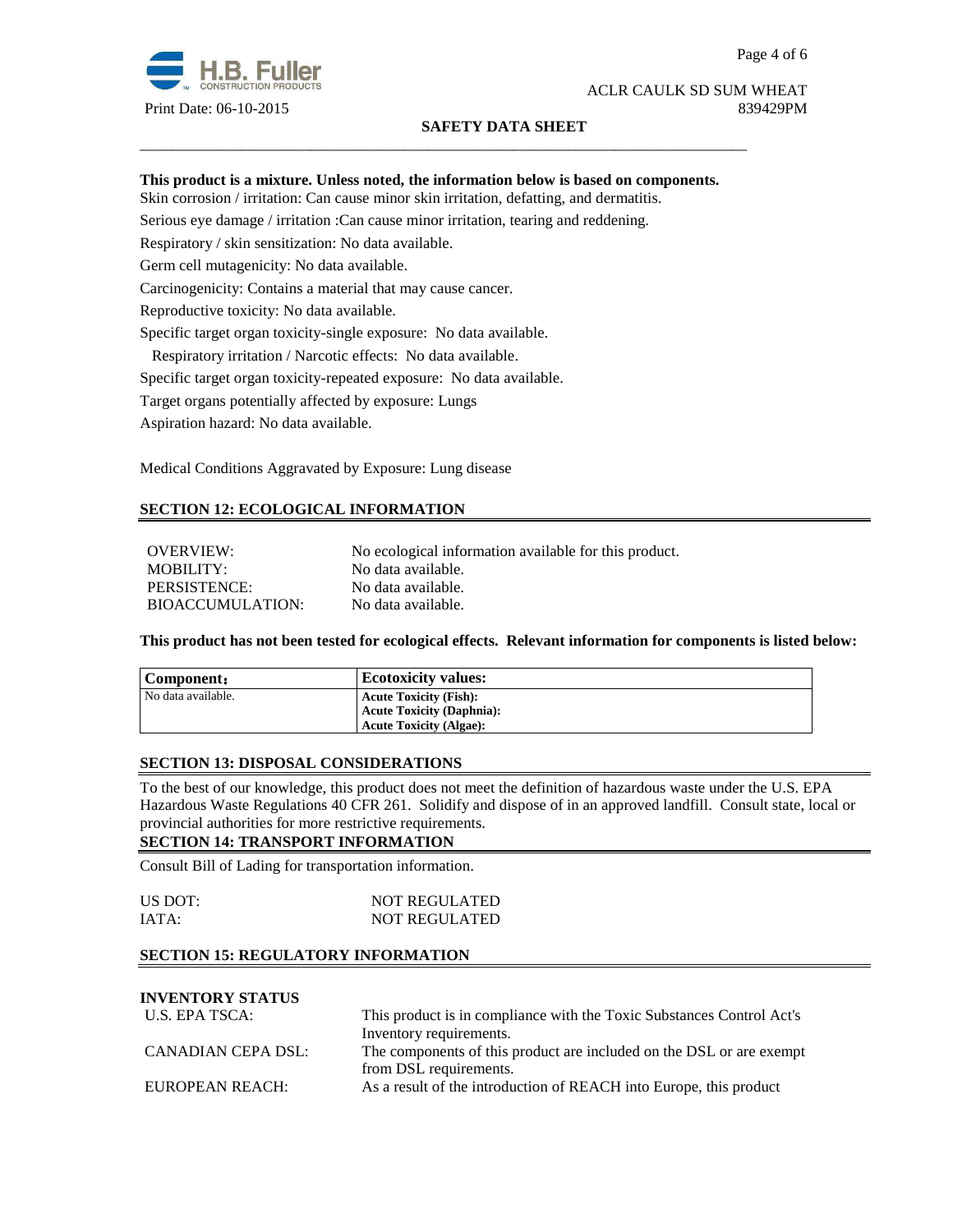

Page 5 of 6

#### ACLR CAULK SD SUM WHEAT Print Date: 06-10-2015 839429PM

### **SAFETY DATA SHEET**

cannot be imported into Europe unless the REACH requirements are met.

AUSTRALIA AICS: This product is in compliance with the Australian Inventory of Chemical Substances requirements.

If you need more information about the inventory status of this product call 651-236-5858.

\_\_\_\_\_\_\_\_\_\_\_\_\_\_\_\_\_\_\_\_\_\_\_\_\_\_\_\_\_\_\_\_\_\_\_\_\_\_\_\_\_\_\_\_\_\_\_\_\_\_\_\_\_\_\_\_\_\_\_\_\_\_\_\_\_\_\_\_\_\_\_\_\_\_\_\_\_\_

This product may contain chemical substances that are regulated for export by various government agencies (such as the Environmental Protection Agency, the Bureau of Industry and Security, or the Drug Enforcement Administration, among others). Before exporting this product from the USA or Canada, we recommend you contact us at reg.request@hbfuller.com to request an export review.

#### FEDERAL REPORTING

EPA SARA Title III Section 313

Unless listed below, this product does not contain toxic chemical(s) subject to the reporting requirements of section 313 of Title III of the Superfund Amendments and Reauthorization Act of 1986 (SARA) and 40 CFR part 372. EPA has advised that when a percentage range is listed the midpoint may be used to fulfill reporting obligations. **Chemical Name**  $\qquad \qquad$   $\qquad \qquad$   $\qquad \qquad$   $\qquad \qquad$   $\qquad \qquad$   $\qquad \qquad$   $\qquad \qquad$   $\qquad \qquad$   $\qquad \qquad$   $\qquad \qquad$   $\qquad \qquad$   $\qquad \qquad$   $\qquad \qquad$   $\qquad \qquad$   $\qquad \qquad$   $\qquad \qquad$   $\qquad \qquad$   $\qquad \qquad$   $\qquad \qquad$   $\qquad \qquad$   $\qquad \qquad$   $\qquad \qquad$   $\qquad \qquad$ 

#### STATE REPORTING

Proposition 65, The Safe Drinking Water and Toxic Enforcement Act of 1986:

Unless listed below, this product does not contain known levels of any chemical known to the State of California to cause cancer or reproductive harm.

| <b>Chemical Name/List</b> |                       | CAS           | Percent      |
|---------------------------|-----------------------|---------------|--------------|
| Ouartz                    | (Carcinogen)          | 14808-60-7    | $10 - 30$    |
| Titanium dioxide          | (Carcinogen)          | 13463-67-7    | $0.01 - 0.1$ |
| Carbon black              | (Carcinogen)          | 1333-86-4     | $0.01 - 0.1$ |
| Ethyl acrylate            | (Carcinogen)          | 140-88-5      | $< 10$ ppm   |
| Methanol                  | (Developmental toxin) | $67 - 56 - 1$ | $< 10$ ppm   |

## **Substances of Very High Concern (SVHC) Content:**

Unless listed below, this product does not contain SVHC's. tert-Octylphenol, ethoxylated

## **SECTION 16: OTHER INFORMATION**

SDS VERSION DATE: 05-29-2015

This Safety Data Sheet is prepared to comply with the United States Occupational Safety and Health Administration (OSHA) Hazard Communication Standard (29 CFR 1910.1200) and the Canadian Workplace Hazardous Materials Information System (WHMIS).

HMIS RATING: HEALTH -- 0 FLAMMABILITY -- 0 REACTIVITY -- 0 See SECTION 8: EXPOSURE CONTROLS/PERSONAL PROTECTION for personal protective equipment recommendations.

Prepared by: The Global Regulatory Department Phone: 651-236-5842

The information and recommendations set forth herein are believed to be accurate. Because some of the information is derived from information provided to H.B. Fuller Construction Products, Inc. from its suppliers, and because H.B. Fuller Construction Products, Inc. has no control over the conditions of handling and use, H.B. Fuller Construction Products, Inc. makes no warranty, expressed or implied, regarding the accuracy of the data or the results to be